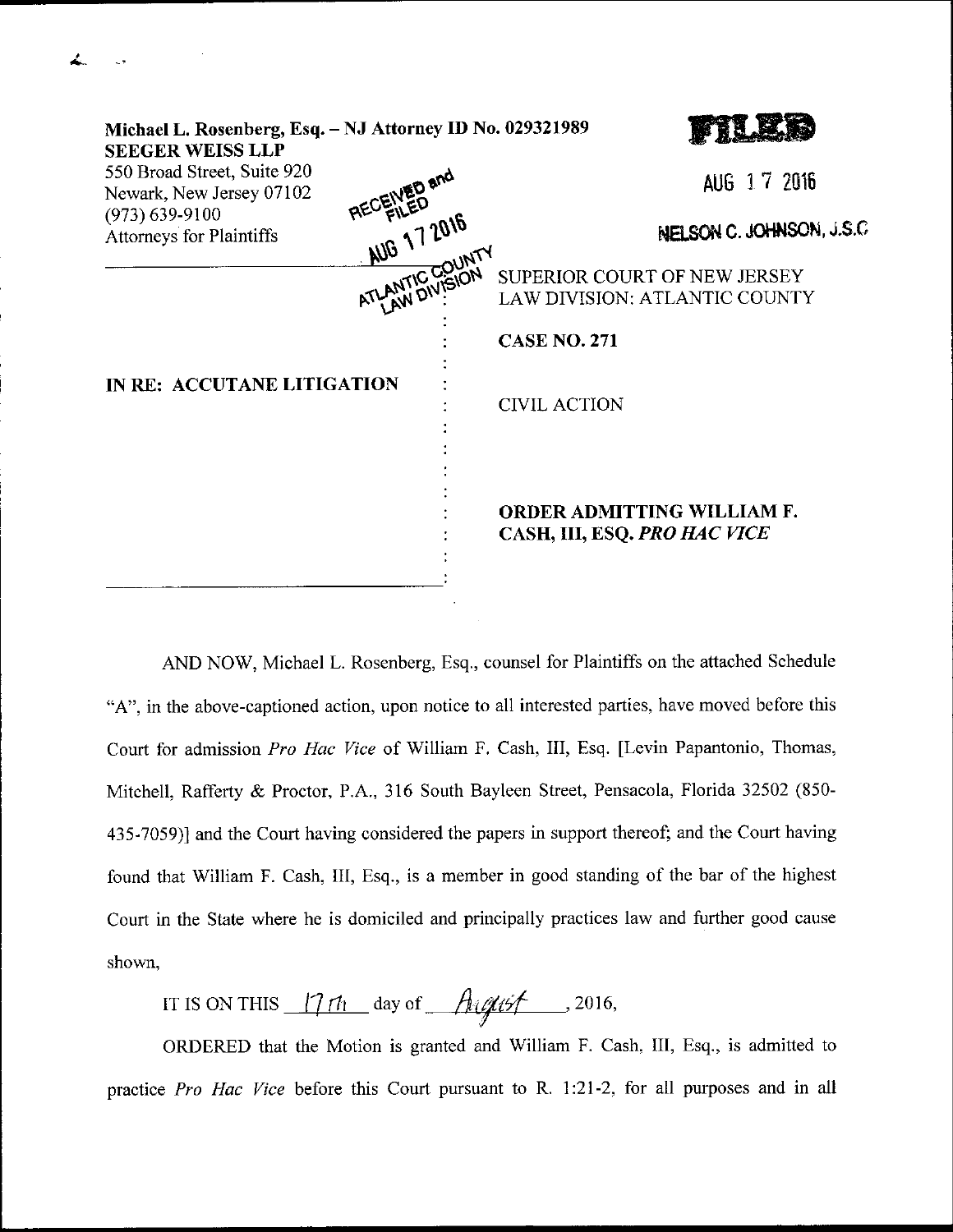proceedings in connection with all actions listed on Schedule "A" annexed hereto, in the same manner as an attomey who is admitted to practice in this State and is domiciled and maintains an office for the practice of law in the State of New Jersey, provided that he shall:

- 1. abide by the Rules of Court for the State of New Jersey, including all disciplinary rules;
- 2. consent to the appointment of the Clerk of the Supreme Court as an agent upon whom service of process may be made for all actions against him and his firm that may arise out of his participation in this matter;
- 3. notify the Court immediately of any matter affecting his standing before this Court; and
- 4. have all pleadings and other papers filed in this Court signed by an attorney-atlaw of this Court employed by the firm of Seeger Weiss LLP, who shall be responsible for the conduct of William F. Cash, III, Esq., and it is further

ORDERED William F. Cash, III, Esq., shall make payment of fees as provided in the New Jersey Rules of Court, R. 1:28-1(b), 1:28-2 and 1:28b-1(e), within thirty (30) days of the

date of this order, and it is further

ORDERED that the Clerk of this Court shall forward a copy of this Order to the Treasurer of the New Jersey Fund for Client Protection; and it is further

ORDERED that copies of this Order shall be served by attomeys for Plaintiffs on the attached Schedule "A", upon counsel for the defendants within seven (7) days of the receipt thereof.

 $\mathcal{N}_{4n}$   $\subset$   $\mathcal{N}_{n}$ 

THE HON. NELSON C. JOHNSON, J.S.C.